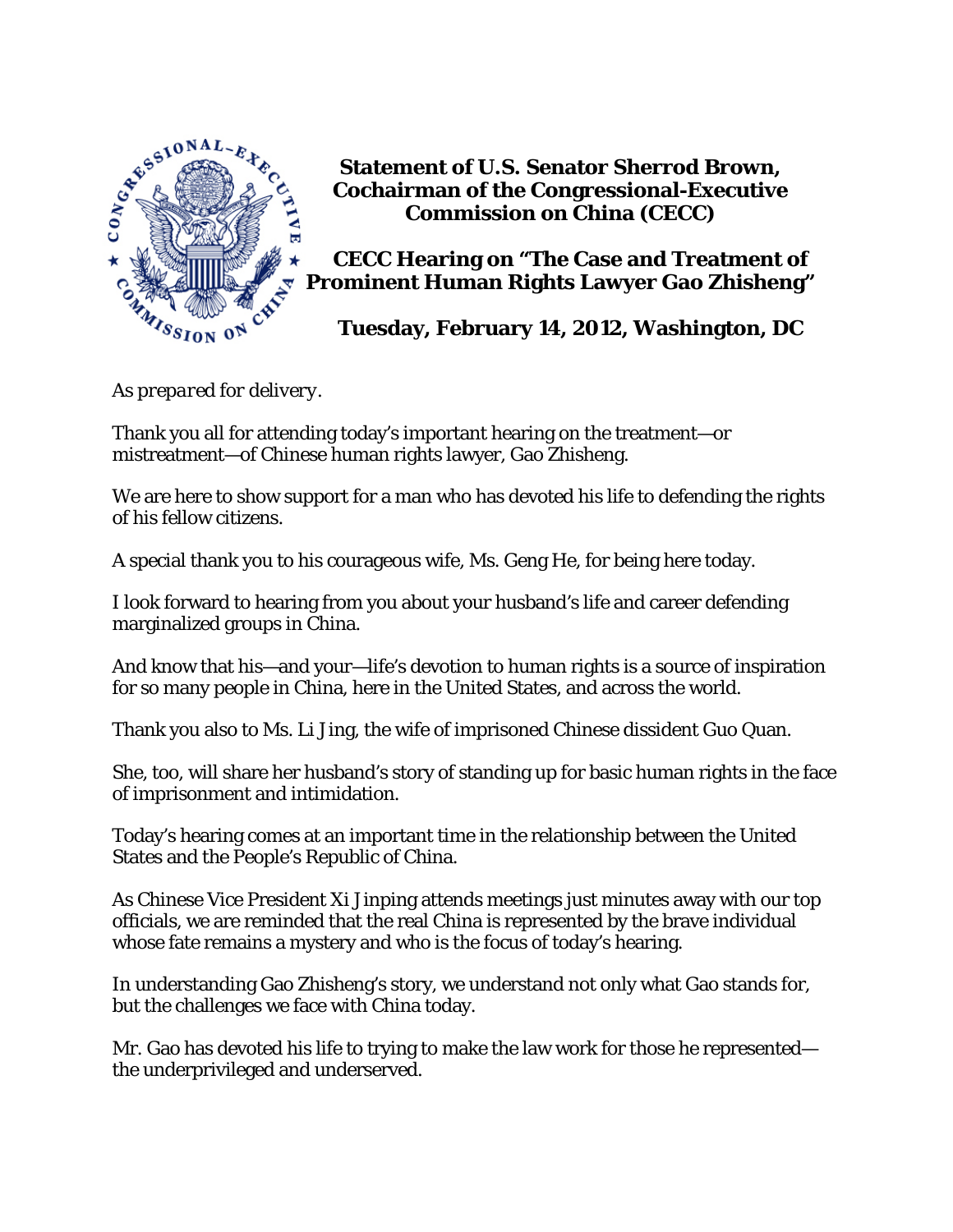He has stood up for those kicked off their land by greedy developers and corrupt officials.

He has stood by factory workers protesting low wages and long hours, and the persecuted practitioners of Falun Gong.

In stark contrast, Chinese authorities showed no concern for Mr. Gao's rights or the law.

They disbarred him. They jailed him. They have reportedly tortured him, and somehow made him "disappear."

Chinese authorities have used Mr. Gao to send a chilling message to other would-be human rights defenders: Stay quiet, do not challenge us, do not hold us accountable—or else.

Mr. Gao himself would say that his case is about more than just his own experience.

As he wrote in his book A China More Just, behind each case in China "*are systemic problems*."

And from the problems that Mr. Gao has faced—the utter disregard for the rule of law by his government and the Communist Party—we see why our nation faces so many systemic problems with China today.

Mr. Gao's case and the cases he worked on show us how easy it is for Chinese officials to cheat, bend the rules, and game the system.

They show us how easy it is for China to ignore labor and environmental standards, hoard raw materials, and manipulate its currency.

They brazenly sell us—with the help of some of our own companies—toxic toys, tainted pet food, and consumer products made by overworked and underpaid workers.

And while I and others in our government are doing all we can to ensure the safety and health of our citizens and a fair trading relationship with China, we know that we can't do it alone. We need brave Chinese citizens like Mr. Gao to defend their rights, to make sure they have a fair and living wage, their food is safe, and their environment is clean.

That's why his case is so important—because if Chinese citizens can defend their rights, we all benefit.

We all benefit—from Ohio and across the country—when we know the products we buy from China are safer and won't cause illness or death.

We all benefit—just as we do here—from a rule of law that ensures the citizens of China have the possibility to hold their government accountable and to rightly petition grievances to effectuate change.